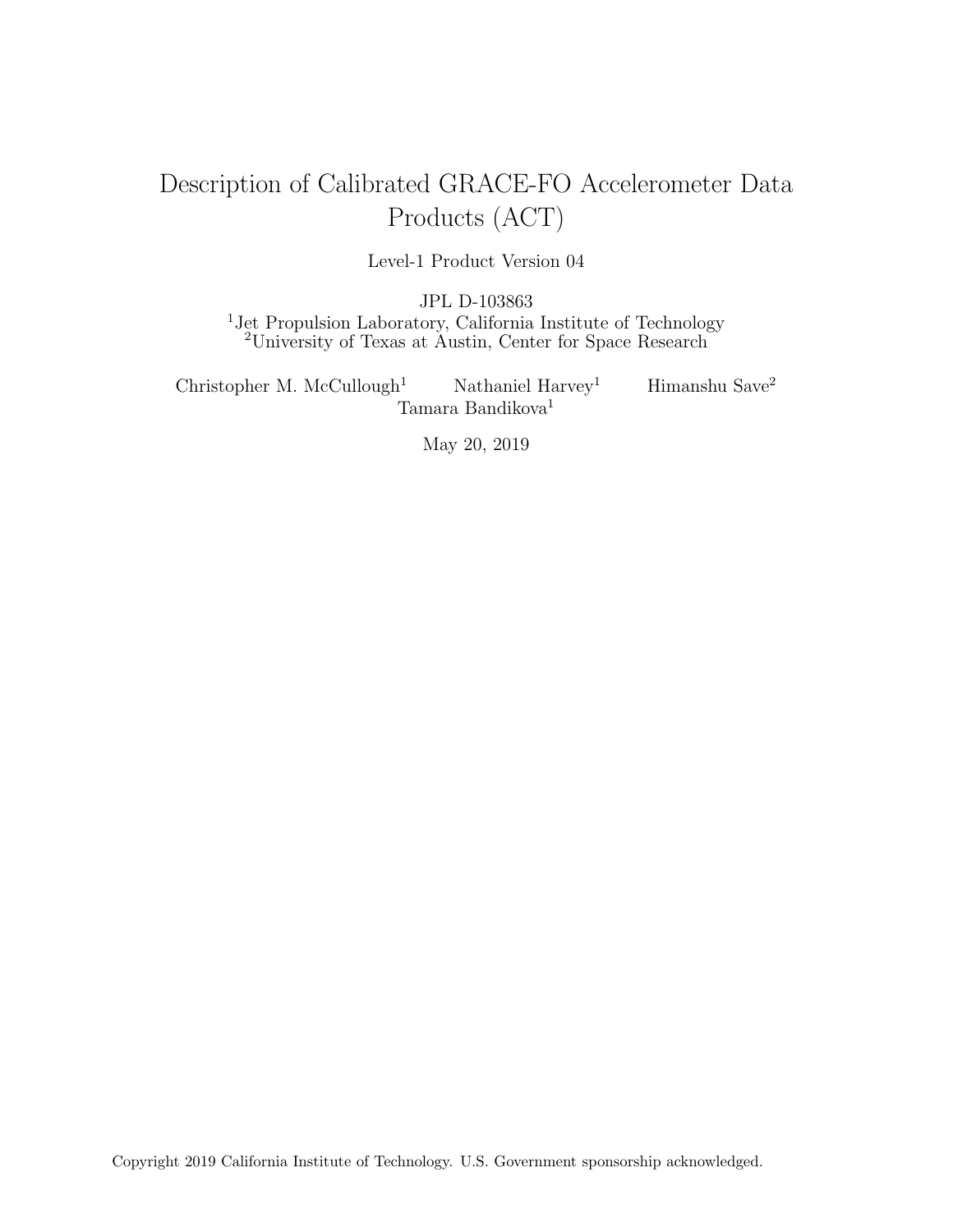### Contents

|    | 1 Introduction                                            |                                                                        |  |  |  |
|----|-----------------------------------------------------------|------------------------------------------------------------------------|--|--|--|
|    | 2 GRACE-C Calibrated Accelerometer Data (ACT)             |                                                                        |  |  |  |
|    | $\bf{2}$<br>3 GRACE-D Calibrated Accelerometer Data (ACT) |                                                                        |  |  |  |
|    | 4 Ancillary Descriptions<br>4.1.2<br>4.2<br>4.3           | $\mathbf{2}$<br>2<br>$\overline{\phantom{a}3}$<br>-3<br>$\overline{4}$ |  |  |  |
| 5. | Summary                                                   | $\mathbf 7$                                                            |  |  |  |
| 6  | Acknowledgements<br>$\overline{7}$                        |                                                                        |  |  |  |
|    | References                                                | 7                                                                      |  |  |  |

# <span id="page-1-0"></span>1 Introduction

As referenced in the Level-1 Product Handbook [\[1\]](#page-7-3), the accelerometer data is calibrated to enable more optimal gravity field recovery. Due to differing noise characteristics, different calibrations are required for each GRACE-FO satellite (GRACE-C and GRACE-D) and over different time spans. Additionally, note that this document only refers to the linear acceleration data; angular accelerations are set to zero for the ACT product. For GRACE-C accelerometer data, throughout the entirety of the mission, and GRACE-D accelerometer data, for all days before 2018-06-21, the primary errors mitigated through the calibrations are spurious accelerometer response to high frequency signal. This results in Phantom Accelerations (see section [4.2\)](#page-4-0) and improper response at thruster firings, most notably at roll thruster firings. Additionally, for the GRACE-D accelerometer data, the noise characteristics changed starting on 2018-06-21, compounding the previously noted errors with significant bias jumps. For this reason, the GRACE-D accelerometer data, for all days on and after 2018-06-21, uses an accelerometer transplant from GRACE-C. The following will outline the specific procedure used for each of these calibration processes in more detail.

# <span id="page-1-1"></span>2 GRACE-C Calibrated Accelerometer Data (ACT)

Prior to use in gravity field processing, the following calibration steps are applied sequentially to the output of the accelerometer. These processing steps are applied to mitigate known errors. The primary errors, which are being mitigated through this calibration, include spurious measurements of high frequency signals. thought to arise due to aliasing when performing the analog to digital conversion, which manifest in the accelerometer response at thruster firings and as Phantom Accelerations. The calibration process, described below, yields the calibrated ACT1A data product for GRACE-C. The corresponding ACT1B data products are created using the nominal GRACE-FO Level-1 software, which performs time corrections and CRN filtering [\[1\]](#page-7-3). Finally, note that this calibration procedure is used for GRACE-C accelerometer data throughout the mission and GRACE-D accelerometer data (replacing references to GRACE-C with GRACE-D) for all days before 2018-06-21.

<span id="page-1-2"></span>C.1 Remove thruster firings from GRACE-C ACC1A data by using GRACE-C THR1A data to identify when the thruster firings occur, removing a time span of one second, before and after, the thruster firings, and filling the gaps with linear interpolation.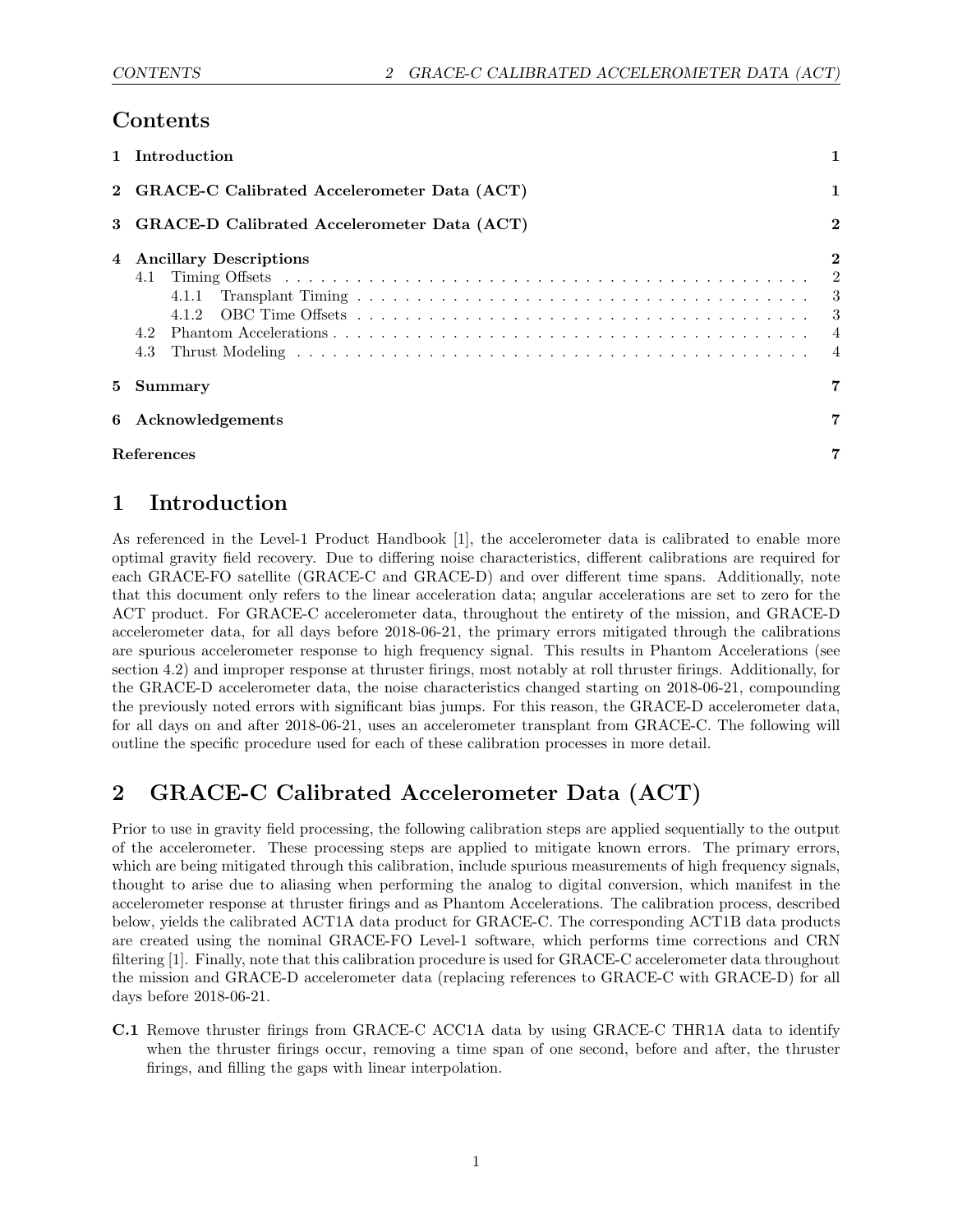- <span id="page-2-4"></span>C.2 Remove large, spurious accelerations (Phantom Accelerations, see section [4.2\)](#page-4-0) from the intermediate GRACE-C ACC1A data created in [C.1](#page-1-2) by removing a one second time span, before and after, any outliers in the data that exceed a certain threshold (see Table [1\)](#page-4-2) and filling the gaps with linear interpolation.
- <span id="page-2-3"></span>C.3 Create a thruster-only ACC1A time series for GRACE-C. Model the thrusts, see [4.3,](#page-4-1) derived from GRACE-C data and using the GRACE-C THR1A data. The resulting data will be zero everywhere, except where there is a roll/pitch/yaw thruster firing.
- C.4 Insert the GRACE-C intermediate roll/pitch/yaw thruster-only ACC1A time series derived in [C.3](#page-2-3) to the time series [C.2.](#page-2-4)

# <span id="page-2-0"></span>3 GRACE-D Calibrated Accelerometer Data (ACT)

Prior to use in gravity field processing, accelerometer data from GRACE-C is transplanted to GRACE-D, without explicitly using any GRACE-D accelerometer data, to model the accelerations imparted on the GRACE-D spacecraft. This is done to mitigate the primary errors in the GRACE-D accelerometer data, such as spurious measurements of high frequency signals, thought to arise due to aliasing when performing the analog to digital conversion, and, most importantly, bias jumps occurring commonly in all axes (typically during thruster firing events). The transplant process, described below, yields the transplanted ACT1A data product for GRACE-D. The corresponding ACT1B data products are created using the nominal GRACE-FO Level-1 software, which performs time corrections and CRN filtering [\[1\]](#page-7-3). Note that this algorithm is only used for GRACE-D accelerometer data on, and after, 2018-06-21. For days before that epoch, the GRACE-C calibration method is used.

- <span id="page-2-5"></span>D.1 Remove thruster firings from GRACE-C ACC1A data by using the GRACE-C THR1A data to identify when the thruster firings occur, removing a time span of one second, before and after, the thruster firings, and filling the gaps with linear interpolation.
- D.2 Remove large, spurious accelerations (Phantom Accelerations, see section [4.2\)](#page-4-0) from the intermediate GRACE-C ACC1A data created in [D.1](#page-2-5) by removing a one second time span, before and after, any outliers in the data that exceed a certain threshold (see Table [1\)](#page-4-2) and filling the gaps with linear interpolation.
- D.3 Adjust the intermediate thruster/Phantom-free GRACE-C ACC data from by rotating 180° in yaw; which results in a multiplication of the X and Z axes (in the ACC frame) by  $-1.0$ .
- <span id="page-2-6"></span>D.4 Create a thruster-only ACC1A time series for GRACE-D. Model the thrusts, see [4.3,](#page-4-1) derived from GRACE-D data and using the GRACE-D THR1A data. The resulting data will be zero everywhere, except where there is a roll/pitch/yaw thruster firing.
- <span id="page-2-7"></span>D.5 Time shift the GRACE-C ACC1A time series from GRACE-C OBC time to GRACE-D OBC time (using the TIM1B, CLK1B, and GNI1B products for GRACE-C and GRACE-D, see [4.1.2\)](#page-3-1) and account for the time offset due to differences in position between GRACE-C and GRACE-D (accelerometer data transplant timing, see [4.1.1\)](#page-3-0).
- D.6 Insert the GRACE-D roll/pitch/yaw thruster-only ACC1A time series derived in [D.4](#page-2-6) to the time series from [D.5.](#page-2-7)

# <span id="page-2-1"></span>4 Ancillary Descriptions

### <span id="page-2-2"></span>4.1 Timing Offsets

When performing the calibrations outlined in sections [2](#page-1-1) and [3,](#page-2-0) there are some important timing descriptions which should be described in more detail. The following outlines how the time shift is computed for moving one satellite into the air space of the other (the accelerometer data transplant) and briefly touches on important time frames and conversions between them (specifically for performing item [D.5](#page-2-7) in section [3\)](#page-2-0).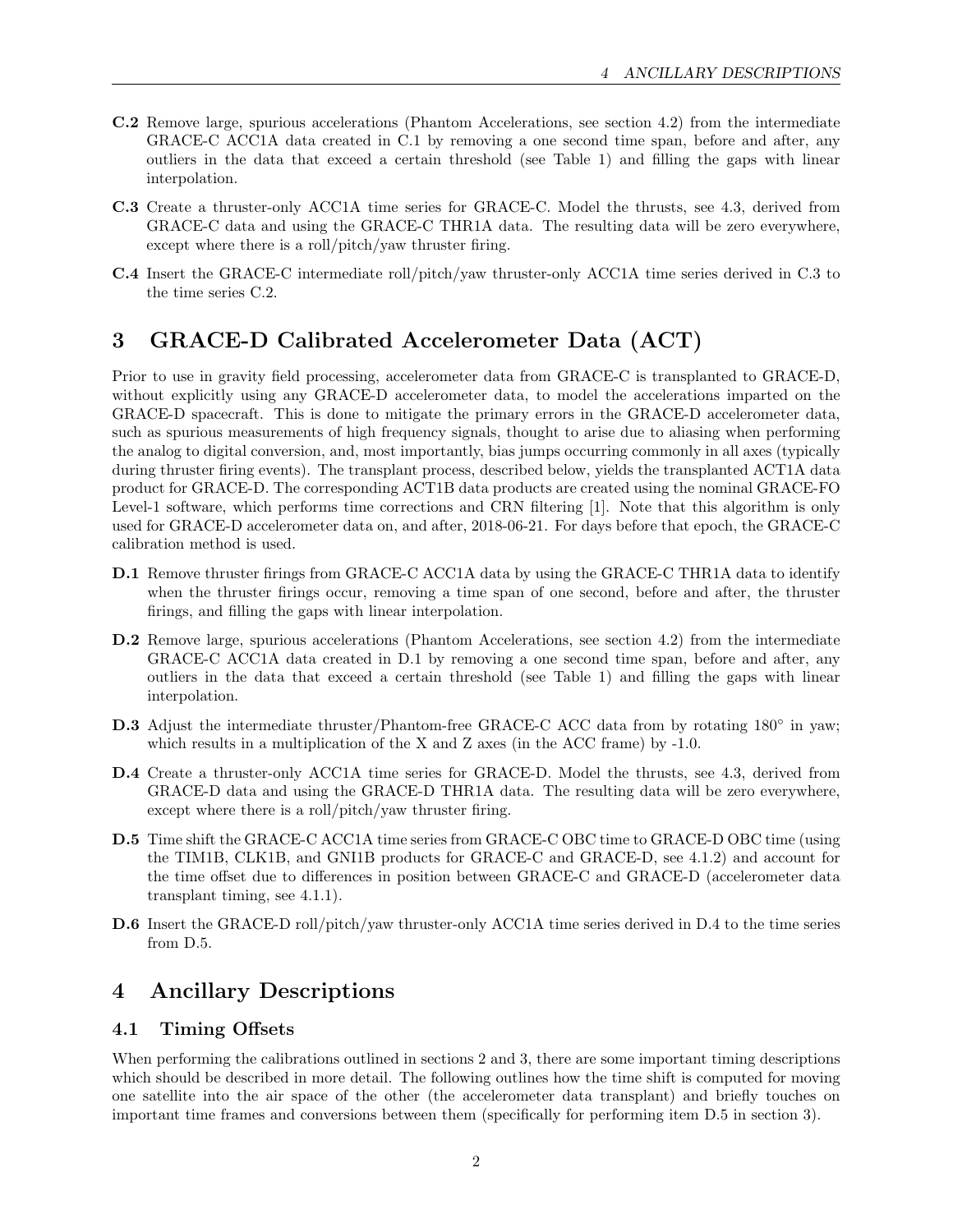#### <span id="page-3-0"></span>4.1.1 Transplant Timing

When transplanting the GRACE-C accelerometer data to GRACE-D, as outlined in section [3,](#page-2-0) the GRACE-C data is time shifted into the air space of GRACE-D by invoking a time offset, which is determined using both satellite's orbits (given in the GNI1B files or separately computed via an orbit determination process). The detailed procedure for determining this time offset, for a single data epoch, is outlined below.

1. Let the XYZ position and XYZ velocity for satellite i (C or D) be given as,

$$
\boldsymbol{r}_{i}\left(t\right)=\left[x_{i}\left(t\right),y_{i}\left(t\right),z_{i}\left(t\right)_{i}\right]^{T}
$$

$$
\dot{\boldsymbol{r}}_{i}\left(t\right)=\left[\dot{x}_{i}\left(t\right),\dot{y}_{i}\left(t\right),\dot{z}_{i}\left(t\right)\right]^{T}
$$

respectively.

2. When transplanting GRACE-C accelerometer data to GRACE-D, the value of the time offset, t, is determined at the desired epoch,  $t_0$ , by minimizing the performance index,

$$
J = [\mathbf{r}_{D}(t_{0}) - \mathbf{r}_{C}(t_{0} + t)]^{T} [\mathbf{r}_{D}(t_{0}) - \mathbf{r}_{C}(t_{0} + t)]
$$

3. The minimization is performed using Newton's method, with an initial guess for the time offset,  $t$ , equal to the epoch of interest,  $t_0$ . Assuming the iteration counter is k, subsequent iterations of the value  $t_k$  are given by,

$$
t_{k+1} = t_k - \frac{J'(t_k)}{J''(t_k)}
$$

where  $t_k$  is iterated to convergence and  $\prime$  denotes differentiation with respect to t. Note that velocities are available with the solved for orbit (such as that given in the GNI1B) and interpolation can be used to get positions/velocities/accelerations at any arbitrary epoch.

#### <span id="page-3-1"></span>4.1.2 OBC Time Offsets

There are 3 primary time frames of interest when dealing with the accelerometer data: OBC (Onboard Computer) Time, Receiver Time, and GPS Time. Refer to the Level-1 Handbook [\[1\]](#page-7-3) for more details. To convert between these time systems, two data products are provided: TIM1B and CLK1B. The TIM1B product provides mapping from OBC Time to Receiver time and the CLK1B product provides mapping from Receiver Time to GPS Time (with GPS Time being common between satellites C and D). During the transplant process, the accelerometer measurements are taken through a series of time frame transformations (section [3,](#page-2-0) item [D.5\)](#page-2-7), using the Level-1 products, as outlined below.

- 1. GRACE-C OBC Time is shifted to GRACE-C Receiver Time using time offsets provided in the GRACE-C TIM1B product.
- 2. GRACE-C Receiver Time is shifted to GPS Time using time offsets provided in the GRACE-C CLK1B product.
- 3. GPS Time is shifted to GRACE-D Receiver Time by using the reverse of the time offset provided in the GRACE-D CLK1B product. Note that the GRACE-D CLK1B product provides time shifts from GRACE-D Receiver Time to GPS Time; the inverse of this time shift is required.
- 4. GRACE-D Receiver Time is shifted to GRACE-D OBC Time by using the reverse of the time offset provided in the GRACE-D TIM1B product. Note that the GRACE-D TIM1B product provides time shifts from GRACE-D OBC Time to GRACE-D Receiver Time; the inverse of this time shift is required.

This process, along with the time offset in section [4.1.1,](#page-3-0) enables the GRACE-C accelerometer data to be transplanted to GRACE-D and referenced in OBC Time, just as the ACC1A files are typically represented. For further details on the time frames, Level-1 products (TIM1B, CLK1B), etc. see the Level-1 Product Handbook [\[1\]](#page-7-3).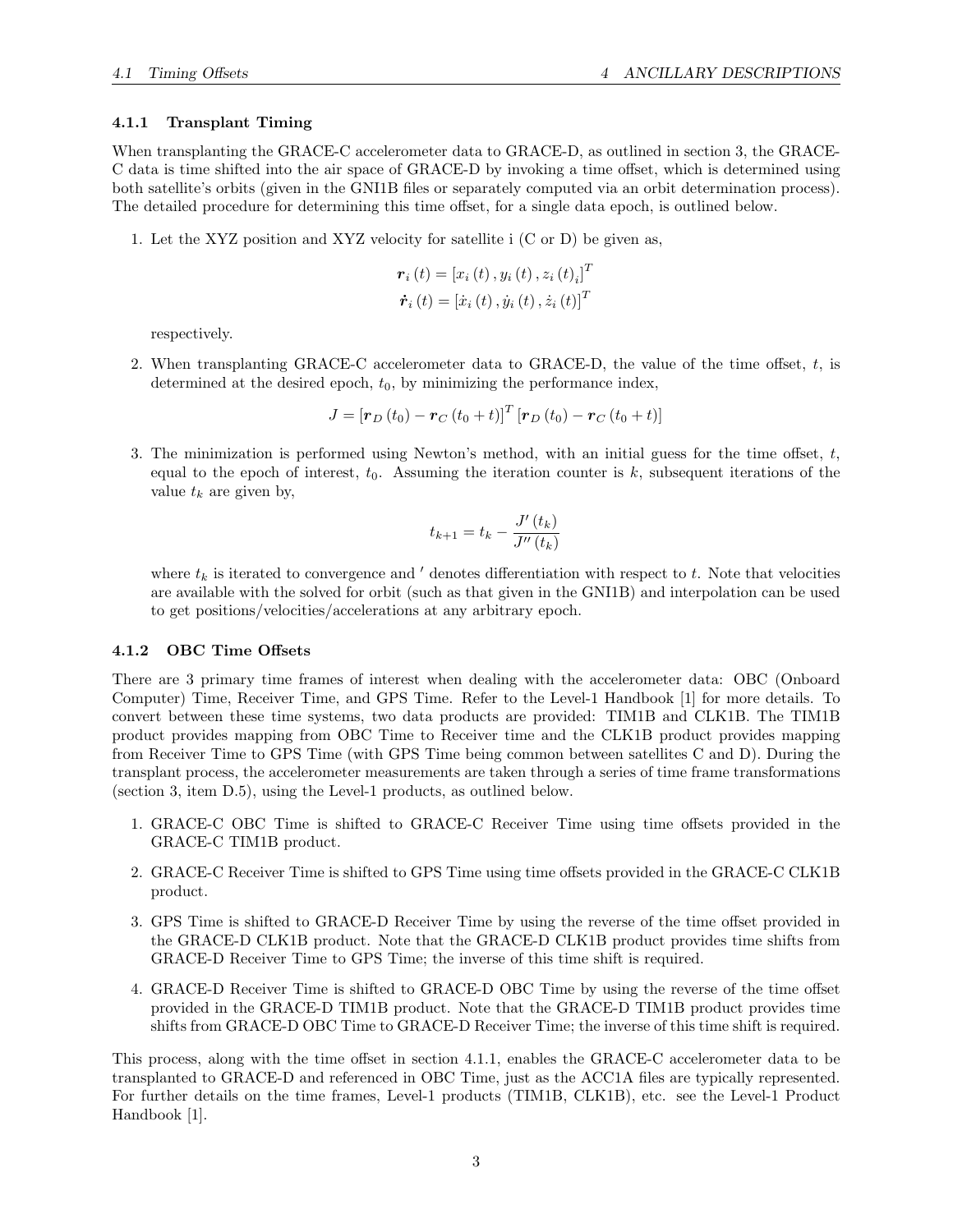### <span id="page-4-0"></span>4.2 Phantom Accelerations

The term, Phantom Accelerations, is used to denote large, spurious accelerations in the accelerometer data; which occur away from thruster firings, exhibit geographical correlation, exhibit beta angle dependent correlation, and are of unknown origin. The current hypothesis is that these accelerations may be internal accelerations, similar to twangs on GRACE, which are aliased into the nominal accelerometer measurements during analog-to-digital conversion. Since these accelerations can sometimes be quite large and do not always integrate to zero, they are harmful to estimates of the Earth's gravity field, and must be removed. These Phantom Accelerations are edited by treating deviations from the data mean exceeding a predefined threshold as outliers, removing them, and filling the gaps via linear interpolation. The values of these thresholds, in the Science Reference Frame [\[1\]](#page-7-3), are given in Table [1.](#page-4-2)

Table 1: Phantom Acceleration thresholds for outlier removal.

<span id="page-4-2"></span>

| <b>SRF</b>       | Outlier                                   |
|------------------|-------------------------------------------|
| <b>Direction</b> | Threshold                                 |
| X                | $\pm 1.5 \times 10^{-7}$ m/s <sup>2</sup> |
| V                | $\pm 1.0 \times 10^{-7}$ m/s <sup>2</sup> |
| 7.               | $\pm 3.0 \times 10^{-7}$ m/s <sup>2</sup> |

### <span id="page-4-1"></span>4.3 Thrust Modeling

The thruster repsonse due to attitude thruster firings has been modeled, using regression of the mission's accelerometer data. This is done to more accurately represent the effect of attitude thruster firings on the linear acceleration measurements. Currently, the accelerometer provides spurious measurements for high frequency signals (such as the Phantom accelerations described in section [4.2](#page-4-0) and the attitude thruster firings - most importantly roll thruster firings), hypothesized to be due to aliasing during analog-to-digital conversion. Therefore, long thruster firings are used to regress a thruster response model to replace the spurious accelerometer measurements. Long thruster firings, greater than approximately 750 milliseconds, are used because the prolonged firing allows for stabilization of the accelerometer's transient behavior and observation of the true steady state measurements of the accelerometer during attitude thruster firings. The thruster model assumes that the attitude thrusters impart a constant acceleration on the spacecraft over the duration of the firing (a square pulse). Due to this, the model is currently fully described by a single value (per thruster type and accelerometer direction). The model values are given in Tables [2](#page-5-0) and [3](#page-6-0) for GRACE-C and GRACE-D respectively.

Note that the most important of these models are for the roll thruster firings (although there is some very slight, localized improvement in the gravity fields when modeling the pitch/yaw thruster firings). When implementing these models in the ACT1A data products, the measured thruster repsonses are removed from the ACC1A data, using the the THR1A data, and linearly interpolated (yielding a thruster free time series of accelerometer data). Then the models given in Tables [2](#page-5-0) or [3](#page-6-0) are implemented to reintroduce the thruster responses to the accelerometer data (performed in item [C.3](#page-2-3) in section [2](#page-1-1) and in item [D.4](#page-2-6) in section [3\)](#page-2-0). Further refinements to this model, including the incorporation of pressure regulator variations, will be released when available.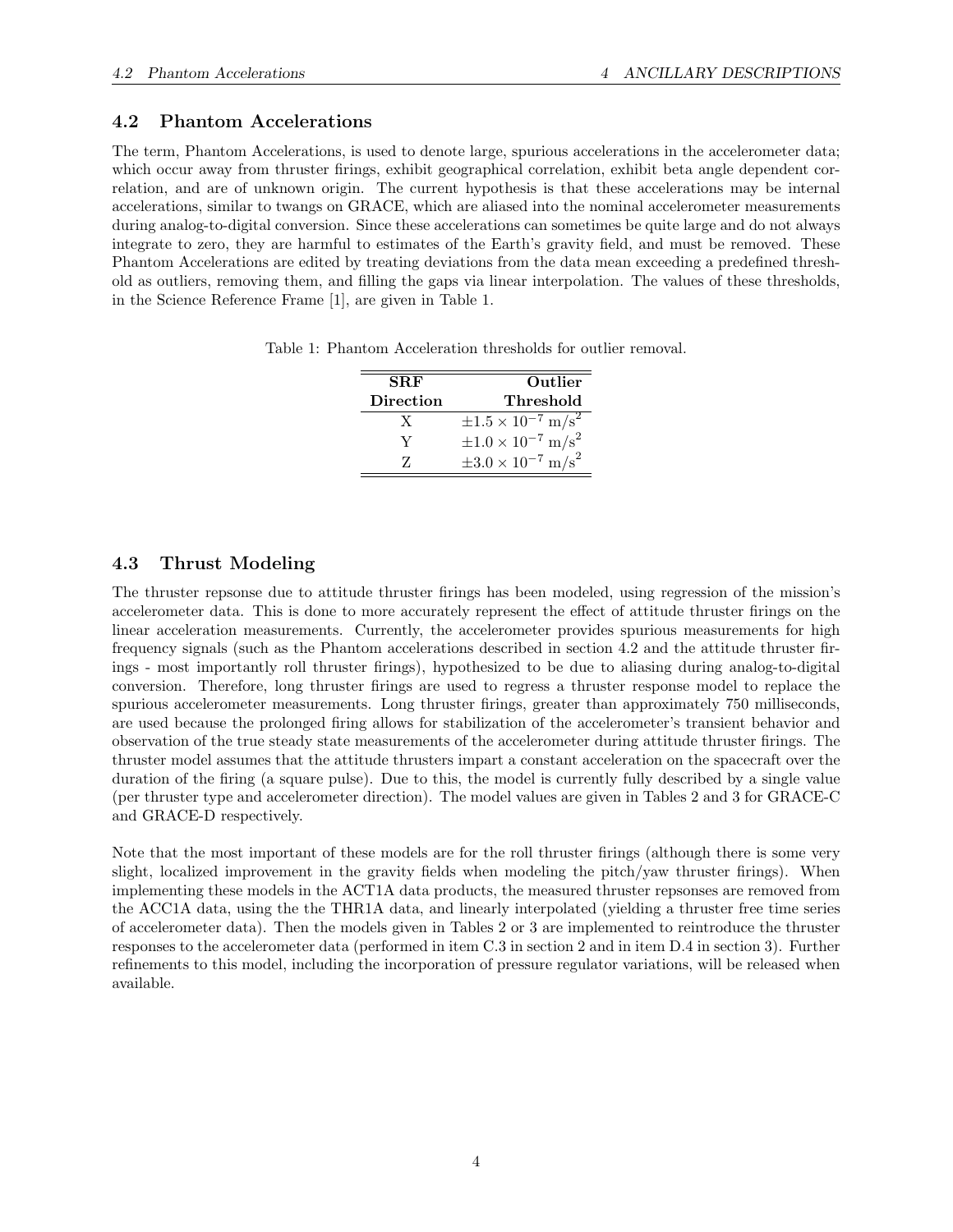<span id="page-5-0"></span>

| <b>Attitude Thrust</b> | <b>Accelerometer Direction</b> | Acceleration                            |
|------------------------|--------------------------------|-----------------------------------------|
| Positive Roll          |                                |                                         |
|                        | SRF X                          | $1.5 \times 10^{-8}$ m/s <sup>2</sup>   |
|                        | SRF Y                          | $-2.5 \times 10^{-6}$ m/s <sup>2</sup>  |
|                        | SRF Z                          | $6.0 \times 10^{-7}$ m/s <sup>2</sup>   |
| Negative Roll          |                                |                                         |
|                        | SRF X                          | $-2.0 \times 10^{-8}$ m/s <sup>2</sup>  |
|                        | SRF Y                          | $-2.3 \times 10^{-6}$ m/s <sup>2</sup>  |
|                        | SRF Z                          | $5.5 \times 10^{-7}$ m/s <sup>2</sup>   |
| Positive Pitch         |                                |                                         |
|                        | SRF X                          | $0.0 \text{ m/s}^2$                     |
|                        | SRF Y                          | $7.6 \times 10^{-8}$ m/s <sup>2</sup>   |
|                        | SRF Z                          | $-2.35 \times 10^{-6}$ m/s <sup>2</sup> |
| Negative Pitch         |                                |                                         |
|                        | SRF X                          | $-1.09 \times 10^{-7}$ m/s <sup>2</sup> |
|                        | SRF Y                          | $-3.75 \times 10^{-8}$ m/s <sup>2</sup> |
|                        | SRF Z                          | $1.55 \times 10^{-6}$ m/s <sup>2</sup>  |
| Positive Yaw           |                                |                                         |
|                        | SRF X                          | $-0.7 \times 10^{-8}$ m/s <sup>2</sup>  |
|                        | SRF Y                          | $2.0 \times 10^{-6}$ m/s <sup>2</sup>   |
|                        | SRF Z                          | $5.71 \times 10^{-7}$ m/s <sup>2</sup>  |
| Negative Yaw           |                                |                                         |
|                        | SRF X                          | $-2.2 \times 10^{-8}$ m/s <sup>2</sup>  |
|                        | SRF Y                          | $-3.0 \times 10^{-6}$ m/s <sup>2</sup>  |
|                        | SRF Z                          | $5.3 \times 10^{-7}$ m/s <sup>2</sup>   |

Table 2: GRACE-C thruster model for the linear acceleration response to attitude thruster firings.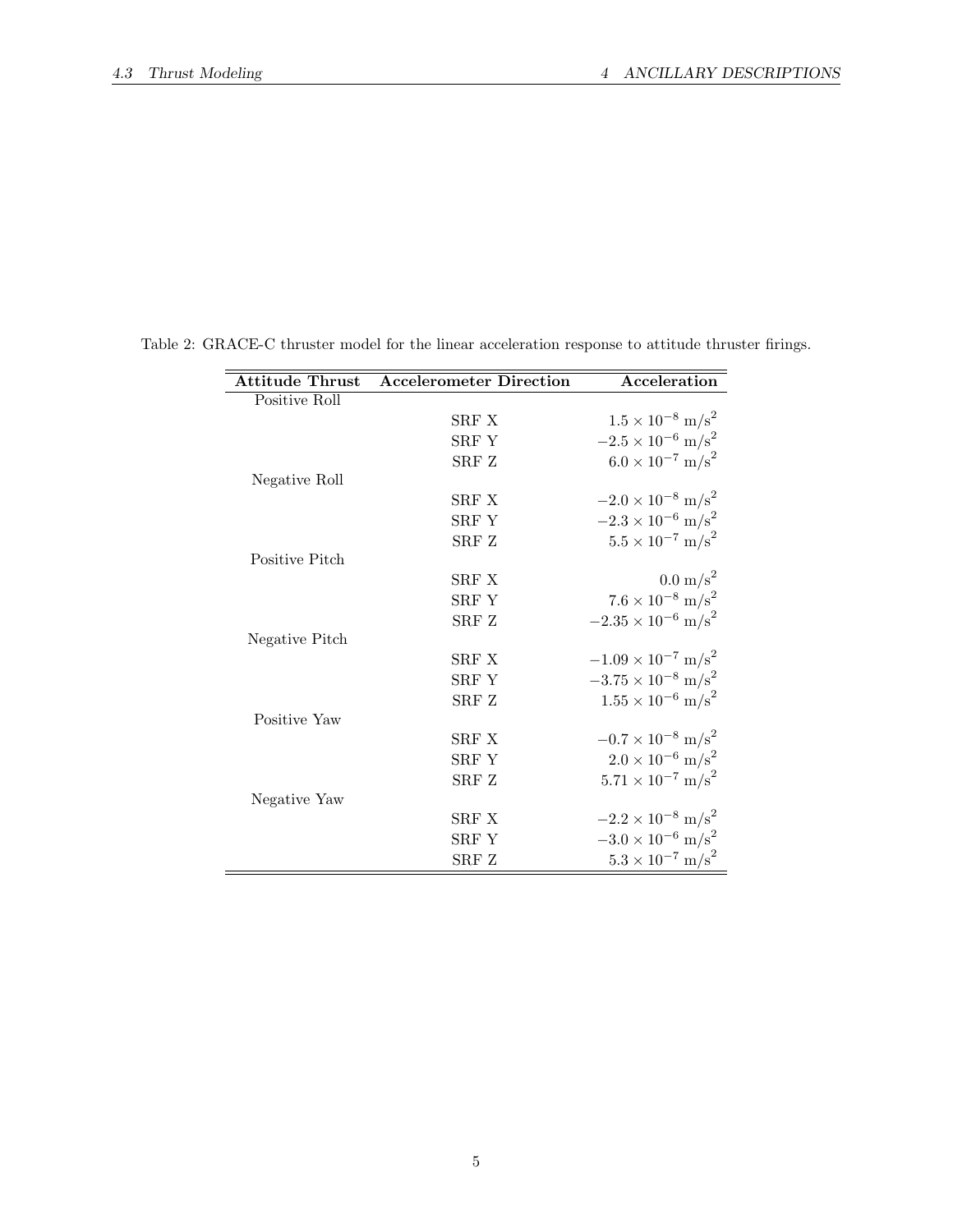<span id="page-6-0"></span>

| <b>Attitude Thrust</b> | <b>Accelerometer Direction</b> | Acceleration                            |
|------------------------|--------------------------------|-----------------------------------------|
| Positive Roll          |                                |                                         |
|                        | SRF X                          | $-3.0 \times 10^{-8}$ m/s <sup>2</sup>  |
|                        | SRF Y                          | $-3.7 \times 10^{-6}$ m/s <sup>2</sup>  |
|                        | SRF Z                          | $6.0 \times 10^{-7}$ m/s <sup>2</sup>   |
| Negative Roll          |                                |                                         |
|                        | SRF X                          | $-4.0 \times 10^{-8}$ m/s <sup>2</sup>  |
|                        | SRF Y                          | $-3.9 \times 10^{-6}$ m/s <sup>2</sup>  |
|                        | SRF Z                          | $6.8 \times 10^{-7}$ m/s <sup>2</sup>   |
| Positive Pitch         |                                |                                         |
|                        | SRF X                          | $5.5 \times 10^{-8}$ m/s <sup>2</sup>   |
|                        | SRF Y                          | $3.33 \times 10^{-8}$ m/s <sup>2</sup>  |
|                        | SRF Z                          | $-3.5 \times 10^{-6}$ m/s <sup>2</sup>  |
| Negative Pitch         |                                |                                         |
|                        | SRF X                          | $-1.19 \times 10^{-7}$ m/s <sup>2</sup> |
|                        | SRF Y                          | $0.0 \text{ m/s}^2$                     |
|                        | SRF Z                          | $3.5 \times 10^{-6}$ m/s <sup>2</sup>   |
| Positive Yaw           |                                |                                         |
|                        | SRF X                          | $1.41 \times 10^{-7}$ m/s <sup>2</sup>  |
|                        | SRF Y                          | $4.0 \times 10^{-6}$ m/s <sup>2</sup>   |
|                        | SRF Z                          | $6.0 \times 10^{-7}$ m/s <sup>2</sup>   |
| Negative Yaw           |                                |                                         |
|                        | SRF X                          | $1.23 \times 10^{-7}$ m/s <sup>2</sup>  |
|                        | SRF Y                          | $-3.8 \times 10^{-6}$ m/s <sup>2</sup>  |
|                        | ${\rm SRF}$ ${\rm Z}$          | $5.7 \times 10^{-7}$ m/s <sup>2</sup>   |

Table 3: GRACE-D thruster model for the linear acceleration response to attitude thruster firings.